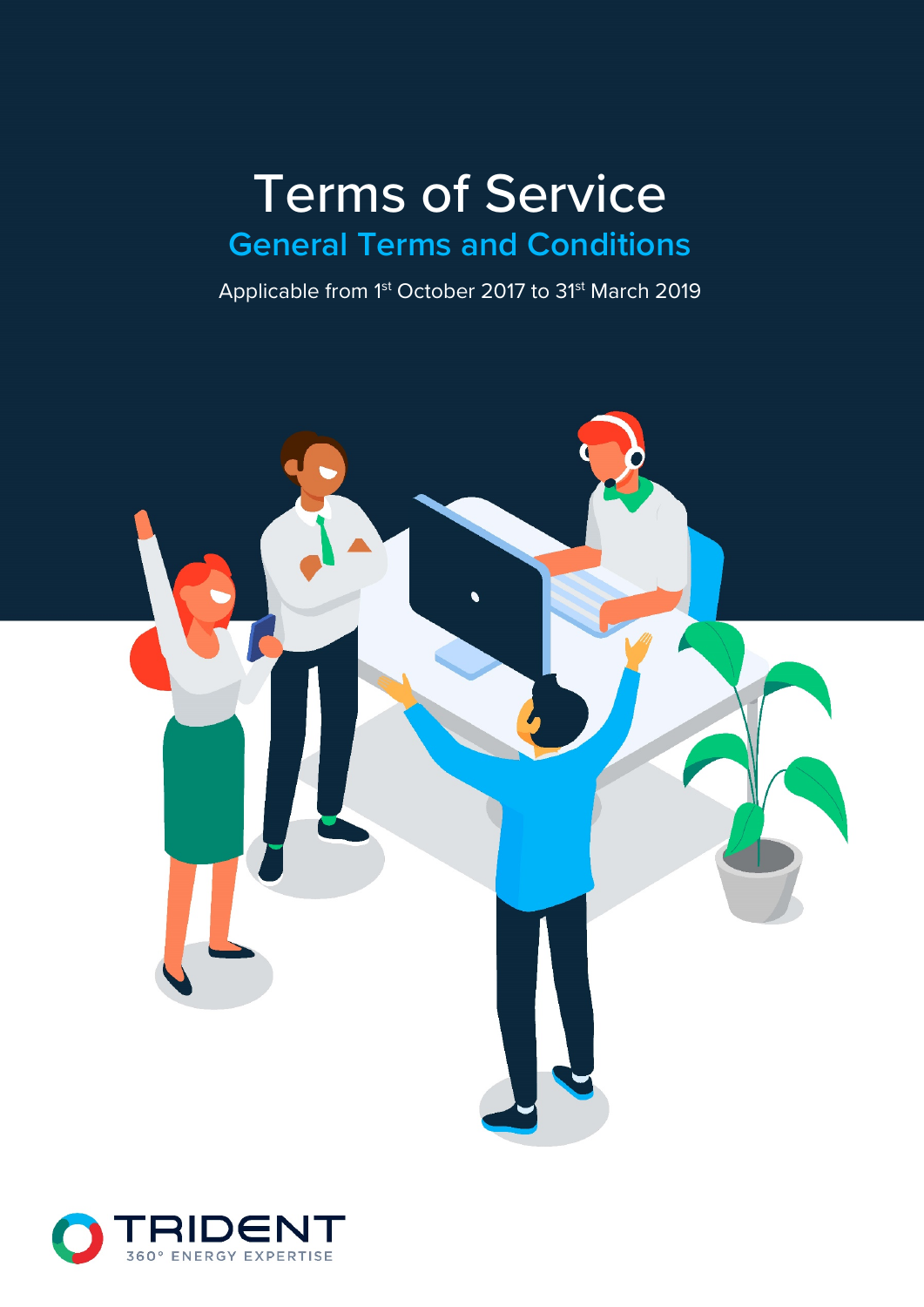

## **Definitions**

In this Agreement, unless the context otherwise requires, the following expression shall have the following meanings:

| Agreement                       | These Terms and Conditions, together with a Proposal document or Service Offering will<br>together form the entire contract entered into by the Company and the Client.                                                                                                                                                                                                                             |
|---------------------------------|-----------------------------------------------------------------------------------------------------------------------------------------------------------------------------------------------------------------------------------------------------------------------------------------------------------------------------------------------------------------------------------------------------|
| The Client                      | The business or organisation which is supplied with the Service(s) and which has signed to<br>confirm their acceptance of these Terms and Conditions, and which is referenced in the<br>Proposal or Service Offering. Unless otherwise stated, the Client as referenced will mean the<br>business named in the Proposal document or Service Offering, together with any subsidiary<br>businesses.   |
| The Company                     | Trident Utilities Ltd, Units 1 & 3 Amy Johnson House, Amy Johnson Way, Blackpool, FY4 2FG<br>[Company Registration Number 04138336].                                                                                                                                                                                                                                                                |
| Contract<br>Duration            | The entire period provided for in Clause 2.1 of these Terms and Conditions and which will be<br>detailed in the Proposal document or Service Offering.                                                                                                                                                                                                                                              |
| <b>Deliverables</b>             | Any Specific details for each Service supplied by the Company and how they will be carried<br>out.                                                                                                                                                                                                                                                                                                  |
| <b>Initial Period</b>           | The Initial term of the contract provided for in Clause 2.1 of these Terms and Conditions and<br>which will be detailed in the Proposal document or Service Offering.                                                                                                                                                                                                                               |
| <b>Ongoing Saving</b>           | Any cost reduction whereby the Client gains an ongoing and quantifiable financial benefit as<br>a result of the Service provided by the Company. In particular this would relate to the<br>elimination or variation of individual charges, levies or consumption, which the Company my<br>identify from time to time and from which the Client gains an ongoing or fixed term financial<br>benefit. |
| <b>The Parties</b>              | The Company and the Client insofar as defined by these Terms and Conditions and any<br>associated Proposal document or Service Offering.                                                                                                                                                                                                                                                            |
| Proposal or<br>Service Offering | The document or documents, which are signed by the Client and confirm the service or<br>services to be provided by the Company to the Client, the fee(s), remuneration or charging<br>mechanism for provision of the Service (s), the duration of the Agreement and any other<br>information which may be relevant to clarify the basis of the Agreement between the Client<br>and the Company.     |
| Refund                          | Any cash or financial credit for historical charges, which is received by the Client as a result<br>of the Service provided by the Company.                                                                                                                                                                                                                                                         |
| Service (s)                     | The service (s) referred to in the Proposal document or Service Offering, which will<br>document the service (s) to be provided by the Company pursuant to these Terms and<br>Conditions and the overall Agreement between the Client and the Company.                                                                                                                                              |
| Site or Sites                   | The location at which Services are provided to a single or multiple meter points. Unless<br>otherwise stated the Agreement between the parties will cover all the Clients sites/ locations<br>and all associated meter points.                                                                                                                                                                      |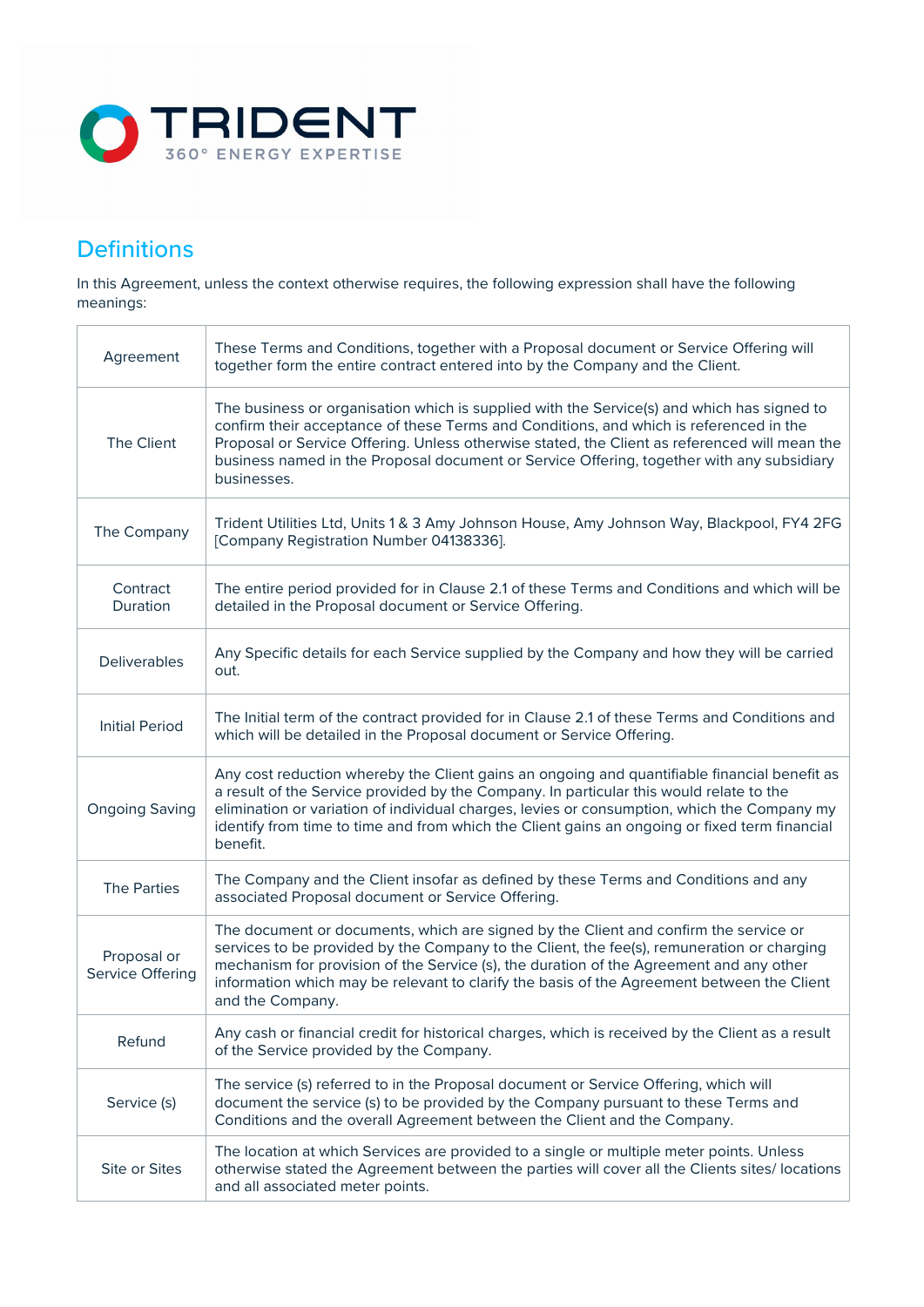

| <b>Suppliers</b> | The supplier(s) of any electricity, gas, water or any other service or utility (which is<br>referenced in the Proposal document or Service Offering) to the Client. |
|------------------|---------------------------------------------------------------------------------------------------------------------------------------------------------------------|
| Trident          | Trident Utilities Ltd, Units 1 & 3 Amy Johnson House, Amy Johnson Way, Blackpool, FY4 2FG<br>[Company Registration Number 04138336]                                 |

# Services

### 1.1

In accordance with the Agreement and these Terms & Conditions for the supply of Services, the Client appoints the Company as its exclusive agent for the provision of the Services set out in the Proposal Document or Service Offering.

### 1.2

The Company will provide to the Client those Services detailed in the Proposal Document or Service Offering and identified as accepted by both the Company and the Client.

### 1.3

The Client agrees not to arrange for the purchase of the Service(s) covered by this Agreement during the Contract Duration from or through any other person, servant, agent or employee.

### 1.4

The Client accepts and acknowledges that Trident is acting as an agent on the Client's behalf when providing any part of the Service(s) (including without limitation) negotiating with previous or current or prospective Suppliers.

### 1.5

Any Utility Supply contract entered into as a result of the provision of the Service(s) by the Company to the Client is always directly between the Client and the Utility Supplier(s).

### 1.6

The Company shall not in itself assume any direct or indirect responsibility or obligation or liability whatsoever between the Supplier(s) or the Client by virtue of the Company performing this Agreement.

### 1.7

The obligation of the Company to provide the Service(s) is conditional upon the full cooperation of the Client in providing all necessary information and authority to carry out such work.

### 1.8

Where a conflict occurs between these Terms and Conditions and the content of the Proposal Document or Service Offering, then the Proposal Document or Service Offering will prevail to the extent of any such conflict.

### Duration and Termination

### 2.1

This Agreement shall commence upon countersignature by the Company of the Agreement and will continue as detailed in the Proposal Document or Service offering.

### $2.2$

This Agreement may be terminated forthwith by either Party if the other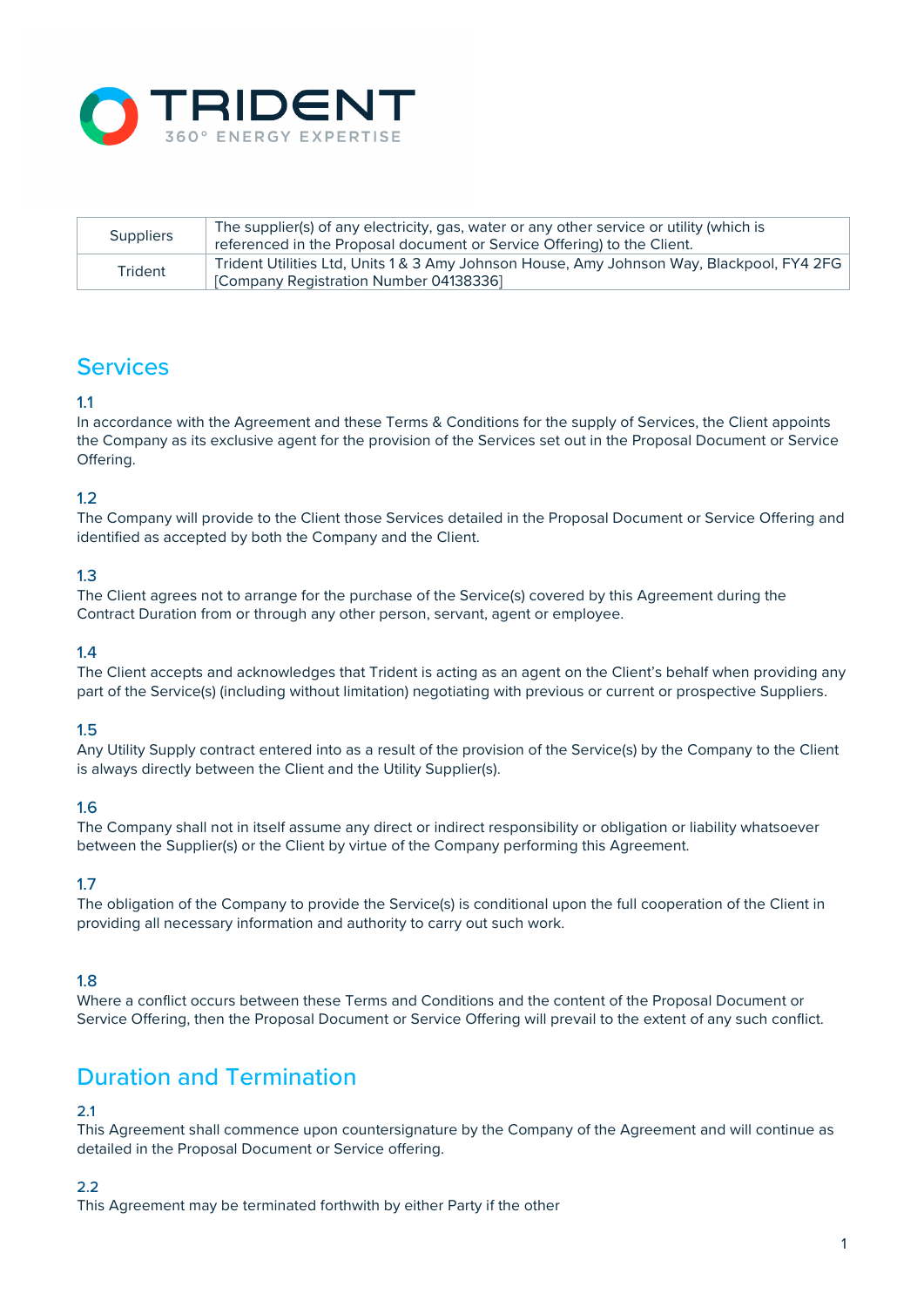

### 2.2.1

Shall be in Material Breach of the terms of this Agreement which, in the case a breach capable of remedy, shall not be remedied by that Party within 30 days of giving ahead of a notice specifying the breach and requiring its remedy;

### $2.2.2$

Shall convene a meeting of its creditors or if a proposal shall be made for a voluntary arrangement within Part 1 of the Insolvency Act 1986 or a proposal for any other composition scheme or arrangement with (or assignment for the benefit of) its creditors generally; or it shall be unable to pay its debts within the meaning of Section 123 of the Insolvency Act 1986 or if a trustee, administrator, receiver, administrative receiver or similar office is appointed in respect of all or any part or the business or assets of the other Party or ahead of it a petition is presented (otherwise than for the purpose of a solvent amalgamation or reconstruction); and/or

### 2.2.3

In the event an event Force majeure (as defined in Clause 20) which continues for a period of in excess of 28 days.

#### 2.3

Termination will not affect the rights of the Company to recover all fees due as described in Clause 3 of these terms and conditions and as referenced in the Proposal document or Service Offering.

### Fees / Remuneration

#### 3.1

All the Company's fees are subject to VAT which will be charged at the prevailing rate at the time the Service (s) were rendered.

### 3.2

All fees are specified in the Proposal Document or Service Offering.

### 3.3

The Client is liable for fees payable to the Company for any and all Services carried out in relation this Agreement. However:

#### 3.3.1

It is normal practice for the Company, where practical, to recover the fee(s) directly from the Supplier in the form of a price uplift, unless the Client elects to pay such fees directly prior to commencement of any Services.

#### 3.3.2

Where the Client requests Services or Deliverables to commence prior to any Supplier contract, or outside any Supplier involvement , the Client will pay the Company's fees directly to the Company within 30 days of receipt of the Company's invoice.

#### 3.3.3

Where fees are based on a percentage of refunds or ongoing savings, upon confirmation that the Client is in receipt of any agreed refund in the form of either a direct payment or alternatively a credit against other energy charges or by any other identifiable means, the following sub clauses will apply: -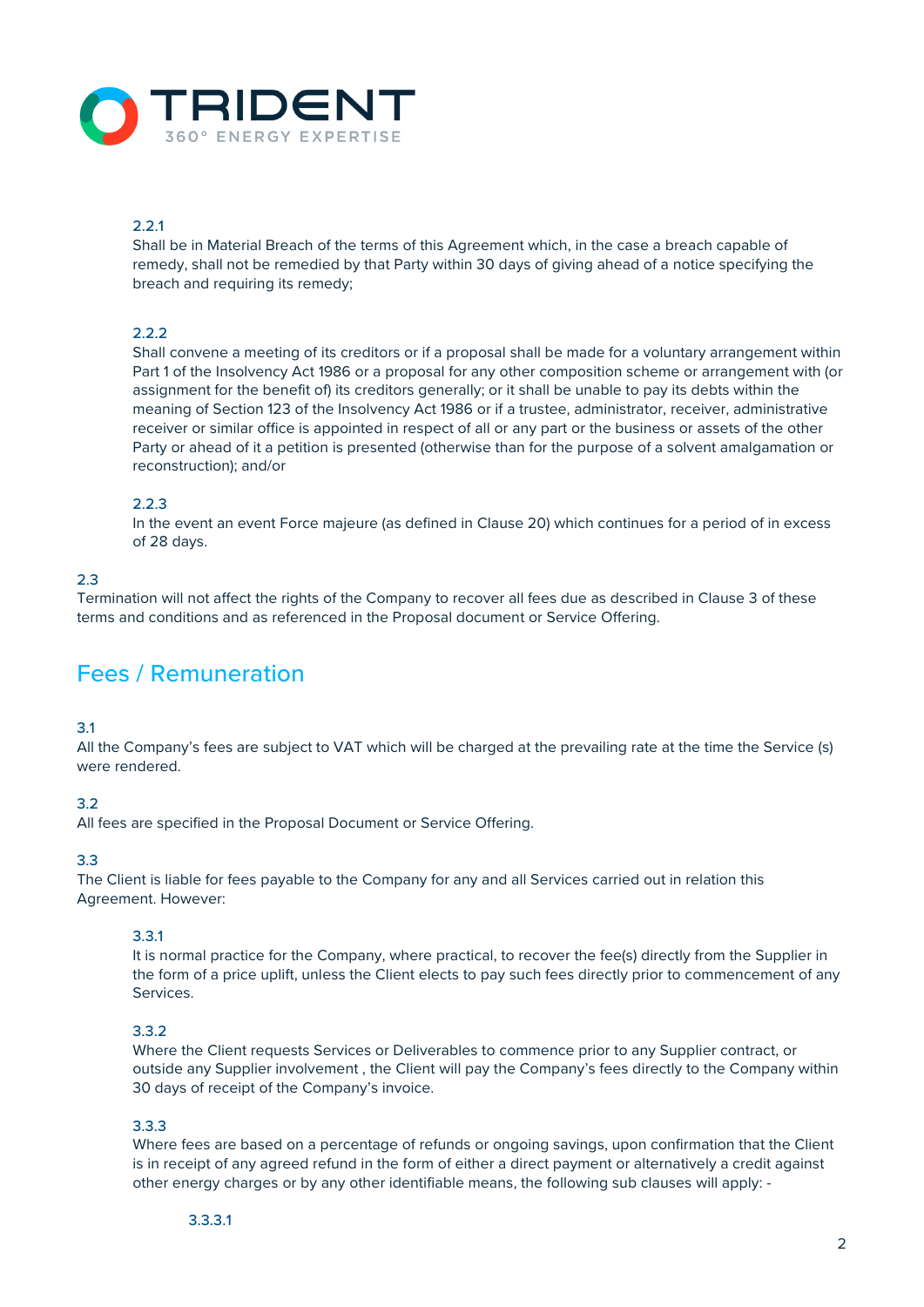

All ongoing cost savings will be subject to a share in the ongoing saving and payable to the Company as outlined in the Proposal document or Service Offering.

### 3.3.3.2

The share in ongoing savings will continue for the period detailed in the Proposal document or Service Offering and commence from the date when each individual ongoing saving commences.

### 3.3.3.3

The term of the share in the ongoing savings will not be affected by the termination or expiry of this agreement.

### 3.3.3.4

The term of the share in any ongoing savings will be unaffected by any additional share in refunds obtained.

### 3.3.3.5

Save where otherwise agreed, and thereby explicitly stated in the Proposal Document or Service Offering, the share in any refund will not be limited by any term or value and will apply to the full extent of the refund which is received by the Client.

### 3.3.4

The Company reserves the right, specifically for Services where the Client is to pay for the Service directly, to apply the following charges in the event of the failure by the Client to make payment in accordance with the agreed payment terms.

- £10.00 For each phone call made to the Client in order to chase late payment of any outstanding invoice
- £25.00 For each Letter or Email sent to the Client in order to chase late payment of any outstanding invoice.
- Any other additional charges as may be specifically detailed within the Service Offering or Proposal Document.

### 3.3.5

All outstanding invoices of more than 90 Days will be automatically referred to a Debt Collection Agency for recovery, unless prior agreement regarding a payment plan has been reached between the Company and the Client. Failure to adhere to any agreed payment plan will also result in immediate reference to a Debt Collection Agency. In such circumstances, the Company reserves the right to claim the full cost of debt recovery including any interest, agency fees and/or court costs.

### 3.4

Should the Agreement roll for a period after the Initial Period then the Company reserves the right to increase the fee(s) up to the prevailing rate of RPI. This index may be applied to all further Agreement periods and is applicable on the anniversary date.

### 3.5

Should the Agreement be terminated for any reason whatsoever, the Company will still be entitled to recover, and the Client will still be liable for, all the fees for Services carried out and loss of business to the Company up to the date when the agreement officially comes to an end in line with the required notice having been served and both the Initial Period and, in the event of a contract rollover, any required notice period having been served and fully elapsed. For the avoidance of doubt, all remuneration which has been included within any supplier contract accepted by the Client via the Company, will still be recovered from the relevant energy supplier(s) until such time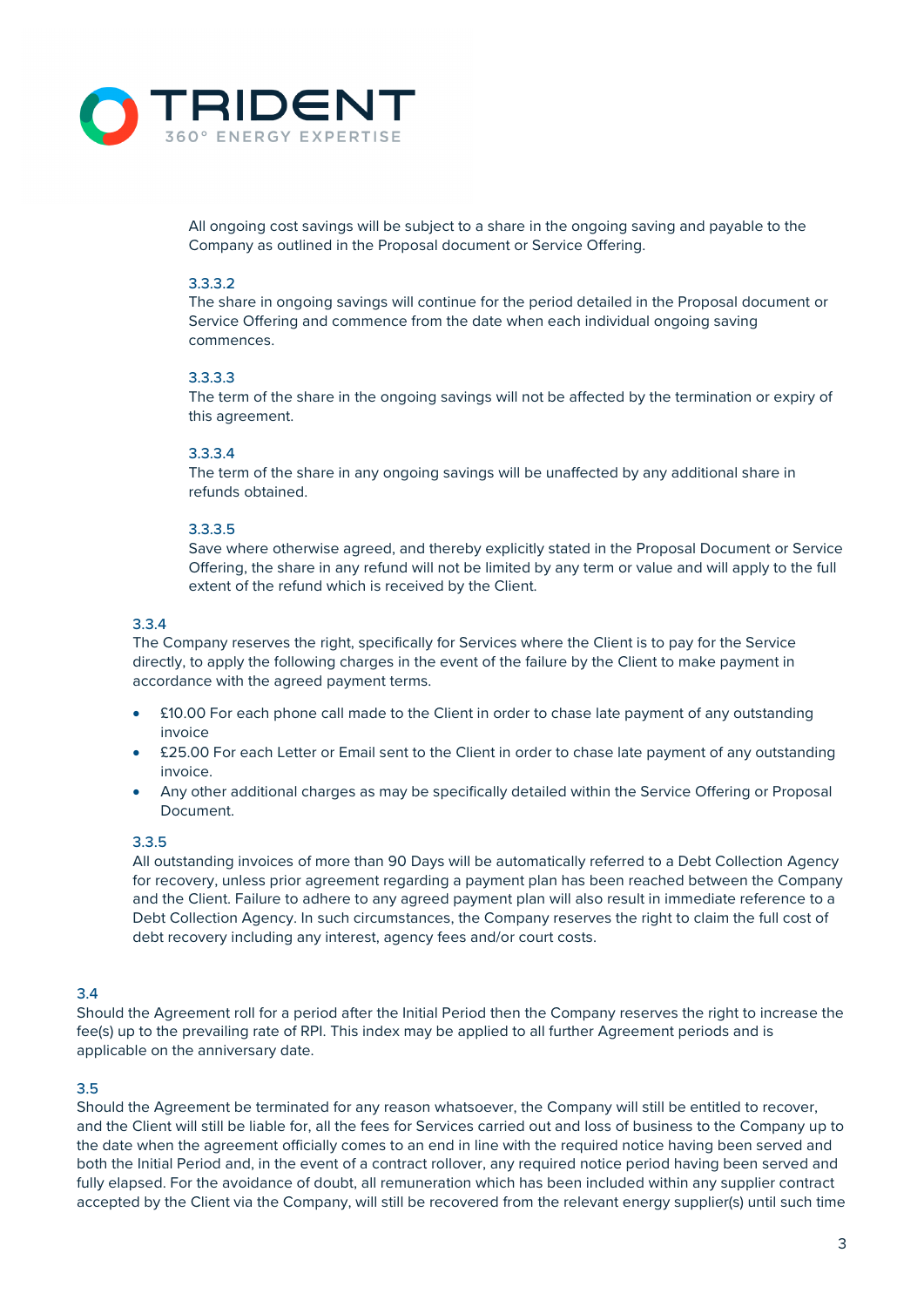

as the relevant supplier contract(s) have terminated/expired and will be unaffected by the termination of this Agreement for whatever reason.

### 3.6

When required data cannot be provided by the Client, the Company will endeavour to obtain such data free of charge from any previous or existing Supplier(s). Should the Supplier(s) charge a fee for the provision of any required data, then the Company reserves the right to pass on this fee to the Client and the Client agrees to pay such charges.

### Prompt Provision of Accurate Data

### 4.1

The Client shall use all reasonable endeavours to provide all information required as listed in the Service Offering and Proposal to enable the Company to perform the Services as set out in the Agreement and to provide any additional information that the Company may reasonably require.

### 4.2

The Client shall use all reasonable endeavours to ensure that all such information is provided in a timely manner and is accurate.

### 4.3

The Company shall not be responsible for any delay or failure to perform the Service(s) as a direct result of the Client's failure to provide or delay in providing information or the provision of inaccurate information at any time during the Agreement. The Company warrants, however, that all reasonable endeavours will be employed if accurate information is not provided.

### Availability of Client Contacts

### 5.1

The Client agrees to make available appropriate contacts to enable the Company to undertake and perform the Service(s) detailed within this Agreement.

### 5.2

The Company will not be liable for any delay in performing or failure to perform the Services as a result of the Client's failure to provide appropriate contacts.

## Limitation of Liability

The following provisions set of the entire liability for both the Company and the Client.

### 6.1

The Company and the Client shall not be liable to the other in contract or tort for loss of profits, goodwill, anticipation of profits or turnover or any type of consequential loss arising from the provision of the Service(s), even if such loss was reasonably foreseeable or that Party had been advised of the possibility of incurring.

### 6.2

The Company and the Client have limited liability for any breach of its contractual obligations arising under this Agreement.

### 6.3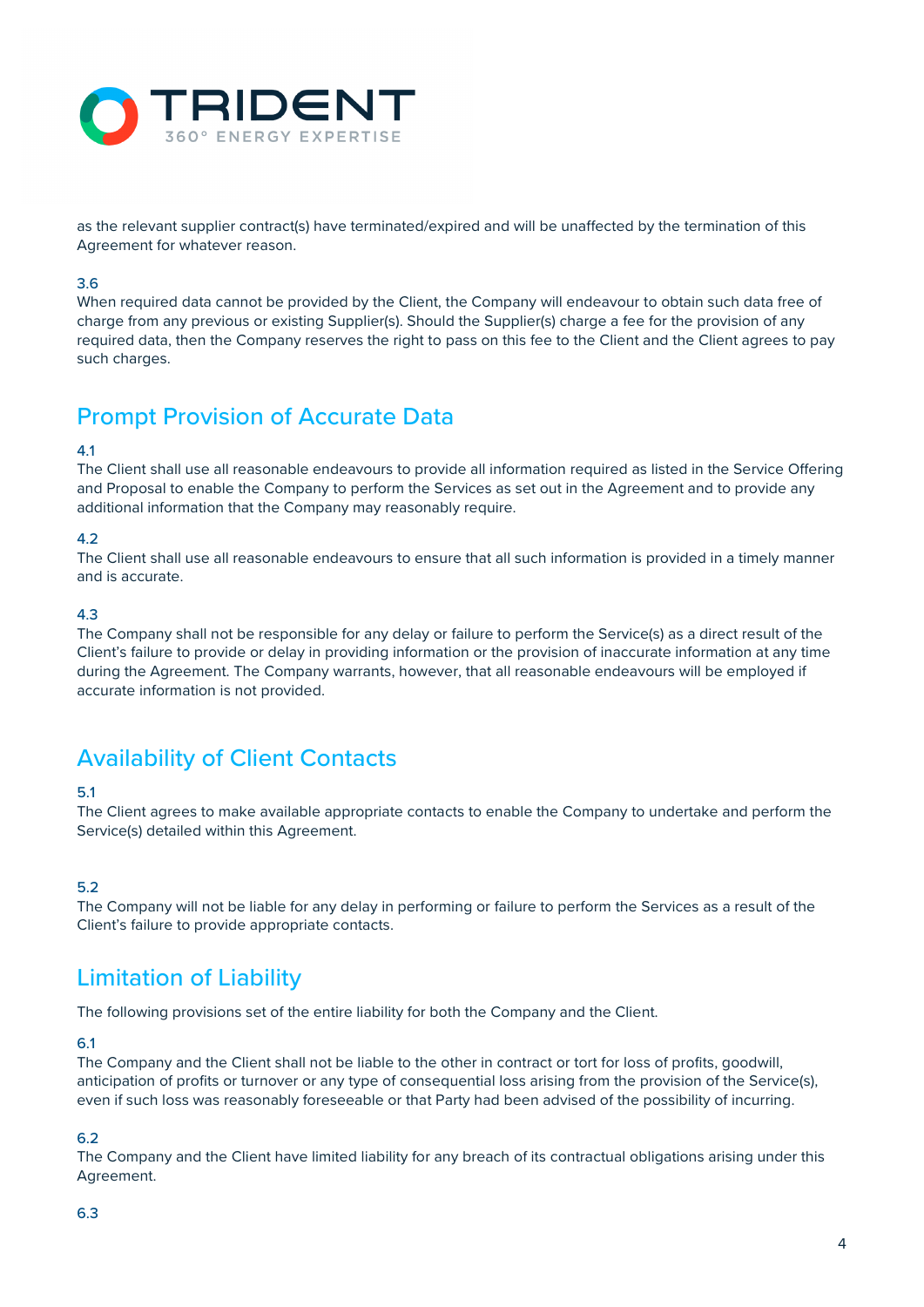

The Company shall not be liable for any misrepresentation, statement or tortious act or omission including negligence arising under in connection with this Agreement.

### 6.4

The liability of The Company to the Client for the death or injury resulting from its negligence shall not be limited.

### 6.5

Notwithstanding anything else in this Agreement, the entire liability of the Company or the Client shall be limited to damages of an amount equal to £1,000,000 in the case of damage to the tangible property resulting from the negligence of the Company or its employees.

### 6.6

In any other case 100% of the annual value of the fees for the provision of the Services to which the claim relates.

### Health and Safety

### 7.1

In the event that the Company operatives are required to undertake work at the Client's sites, then the Company will take all reasonable steps to ensure that all its employees will comply with such rules, regulation and requirements as may be in force for the time being for the safe conduct and Health and Safety of the Company personnel on those premises. In such circumstances, the Client accepts responsibility for notifying the Company's employees of the Health and Safety requirements, whilst on site.

## **Confidentiality**

### 8.1

During the term of this Agreement it is inevitable that the Client and the Company will acquire knowledge and information concerning each other's operations which is of a confidential and/or commercially sensitive nature. Both Parties agree that such information shall be maintained as confidential and shall be disclosed only to those employees for whom such knowledge is essential.

### 8.2

In respect of carrying out their responsibilities under this Agreement, that such persons shall be made aware of their responsibilities under this Clause, and that such information shall not be used under any circumstances for any purpose other than the performance of this Agreement.

### 8.3

From time to time the Company may utilise the Client's name and recognised logo within its marketing literature and/or web presence subject to agreement between the Parties.

### Intellectual Property Rights

### 9.1

All Intellectual Property Rights in the content of any creative work produced for the purposes of the provision of the Services, including all materials and all documentation prepared and or produced by the Company in connection with the provision of the Services, shall be owned absolutely by the Company. For the avoidance of doubt all data relating to the Service is the Client's and the Company shall provide the data in an acceptable format whenever asked by the Client.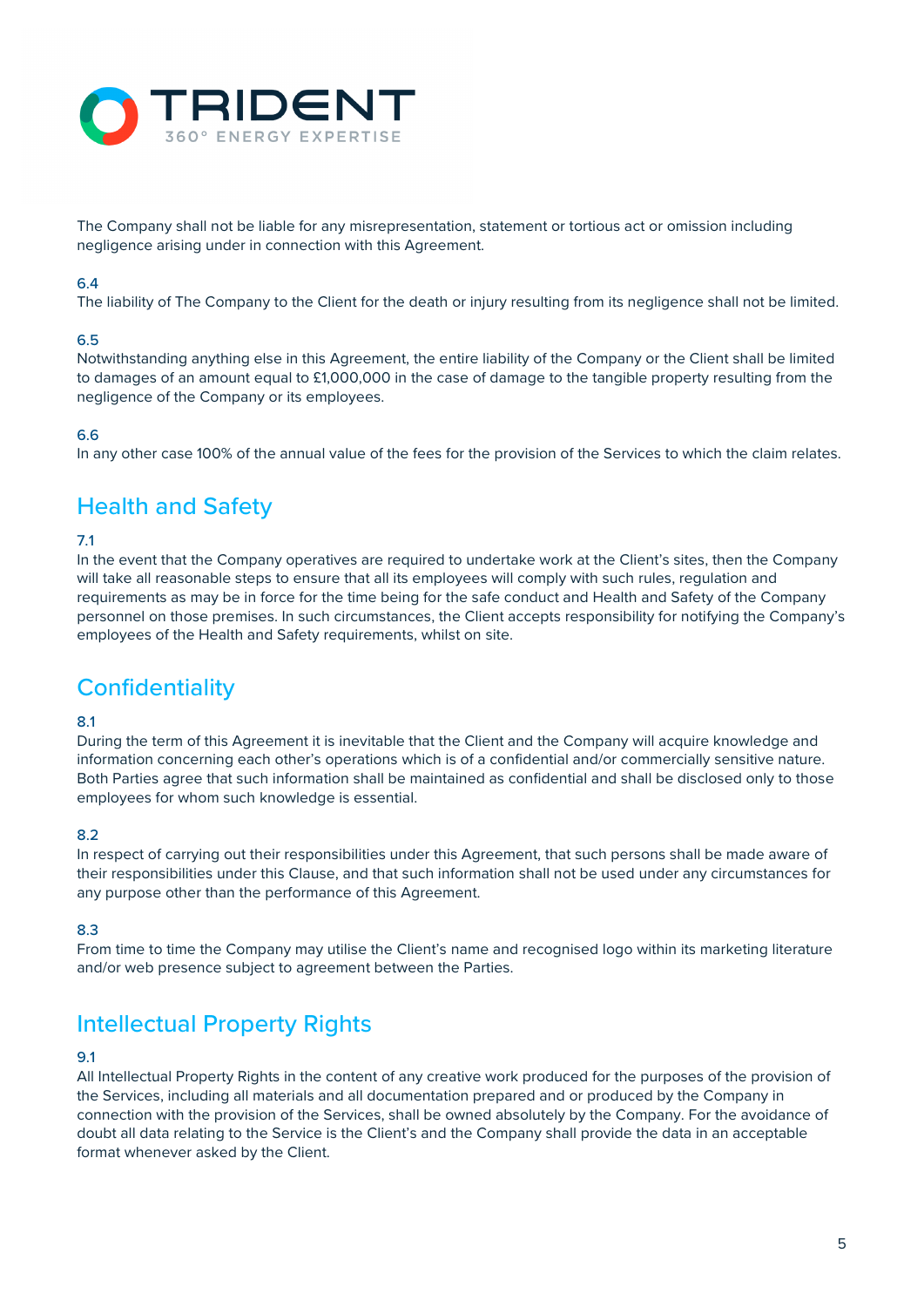

# Service Specification and Variations

### 10.1

The Agreement including any Proposal and /or Service Offering contains the Deliverables to be provided, and no other Agreements have been made, in writing or verbally, express or implied, with respect to the Service(s) by the Company, other than as set out in the Agreement.

### $10.2$

Any additional Services or Deliverables or variations to the Service Offering or Proposal Document must be specifically set out in writing and signed by both Parties to be valid and the Company reserves the right to amend the charges for any variations or alterations to the Service specification. Nothing in this Clause is intended to nullify other Agreements that may exist between the Company and the Client and any established arrangements shall continue separately unless specifically agreed otherwise.

# Staff Competency/Change of Staff

### 11.1

The Company will allocate staff, as appropriate, to the work to be undertaken and all staff will have appropriate knowledge and relevance to each task to be performed for the provision of the Services.

### 11.2

The Company reserves the right to change such staff as needed to meet the operational requirements, always providing that the replacement shall be of an equivalent standard in terms of knowledge and experience.

### Solicitation of Staff

### $12.1$

Each party agrees that throughout the duration of the Agreement, and for a period of six months after the expiry or termination of the Agreement that it will not, either directly or indirectly, seek to employ any staff of the other party involved in the provision of the Services unless that party provides prior written consent.

### Dispute Resolution

### 13.1

In the event of a dispute, or disagreement between the Parties, either Party may call a dispute resolution meeting of the Parties by service of not less than 10 days' written notice and each Party agrees to procure that a senior member of its staff shall attend all dispute resolution meetings in accordance with this Clause.

### 13.2

Those attending a dispute resolution meeting shall use their best endeavours to resolve disputes arising out of this Agreement. If any dispute referred to a meeting is not resolved at that meeting then either Party, by notice in writing to the other, may refer the dispute to the Managing Directors of the Parties who shall co-operate in good faith to resolve the dispute as amicably as possible within 14 days of service of such notice.

### 13.3

No Party may commence any court proceedings in relation to any dispute arising out of this Agreement until it has attempted to settle the dispute provided that the right to issue proceedings is not prejudiced by a delay. Further, in the event of a Material Breach of the Agreement the dispute resolution shall not apply and instead Clause 2.2.1 of these Terms and Conditions will take precedence.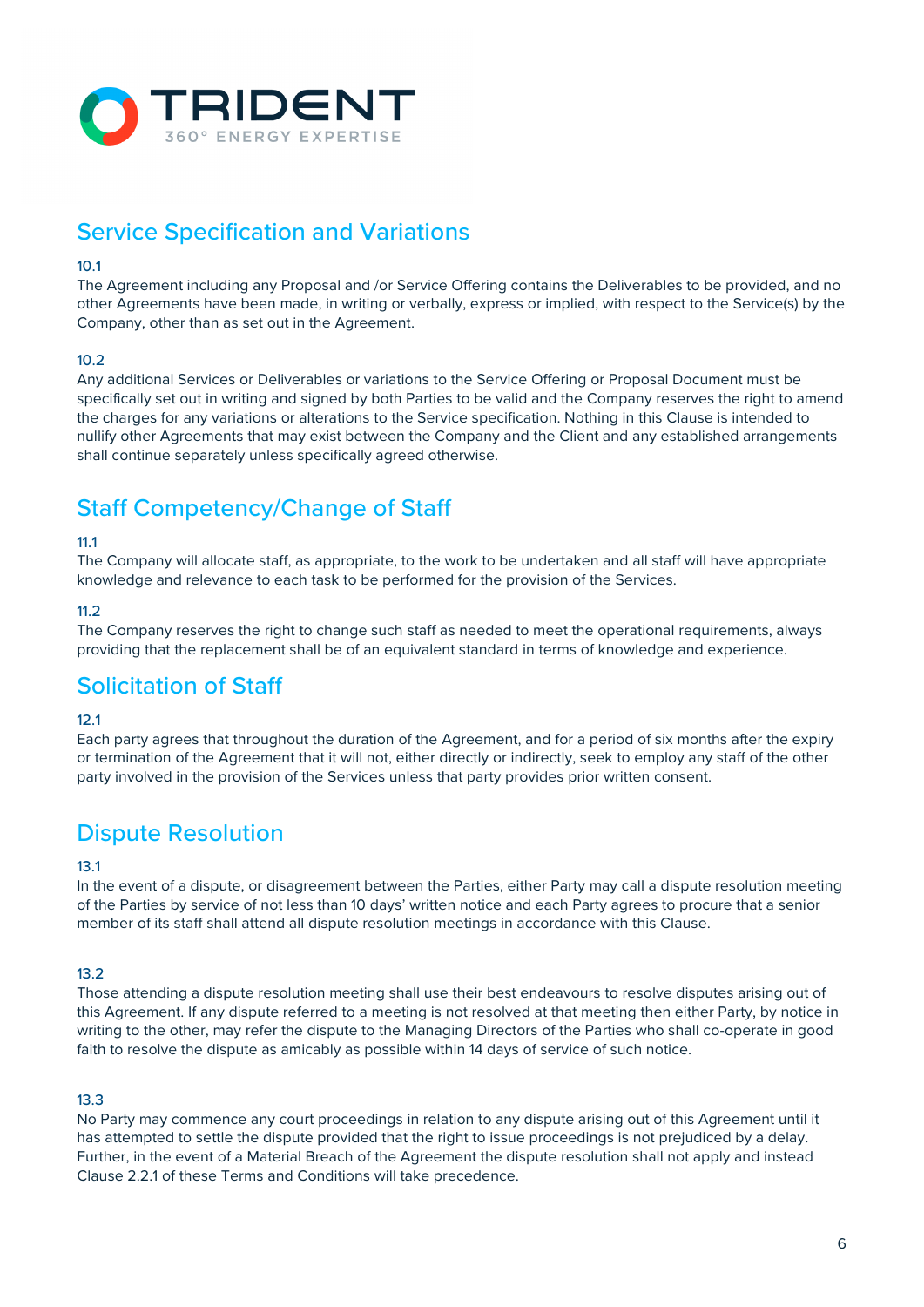

# Applicable Law

### 14.1

This Agreement shall be construed and enforced in accordance with the laws of England and Wales. The English Courts shall have exclusive jurisdiction to deal with any dispute that arises out of or in connection with this Agreement and the Services carried out under this Agreement.

# **Assignment**

### 15.1

Neither party shall transfer or assign its right or obligations under this Agreement without the prior written approval of the other party, which approval shall not be unreasonable withheld.

### **Waiver**

### 16.1

Any delay or forbearance on the part of either party in enforcing any term or condition right or remedy in respect of this Agreement shall not be deemed to be a waiver or any right or remedy whatsoever by that party.

### **Notice**

### 17.1

Any notice required to be delivered under this Agreement shall be deemed given if left or sent in writing by recorded delivery post to the agreed addresses, or such other addresses as shall subsequently be notified in writing, and in the case of notification by post shall be deemed to have been received two days after posting. For the avoidance of doubt notices may also be sent by electronic means.

### Change in Law/Tax

### 18.1

In the event that this Agreement becomes unworkable as a result of any change in Law and or tax regime the Client and the Company agree to meet and use all reasonable endeavours to find a practical way forward which is of mutual benefit.

### Force Majeure

#### 19.1

Neither the Client nor the Company shall be liable for any expense, loss or damage resulting from delay or prevention of performance of the contract that is caused by fires, flood, Acts of God, riots, thefts, power supply failures, strikes, accidents or any other cause whatsoever beyond their reasonable control.

### Entire Agreement

### 20.1

These Terms and Conditions and any associated Service Offering or Proposal document contain all the general terms agreed by the Parties relating to the subject matter of the Agreement and supersedes any and all prior unwritten understandings or arrangements or Agreements between them, but does not affect any continuing